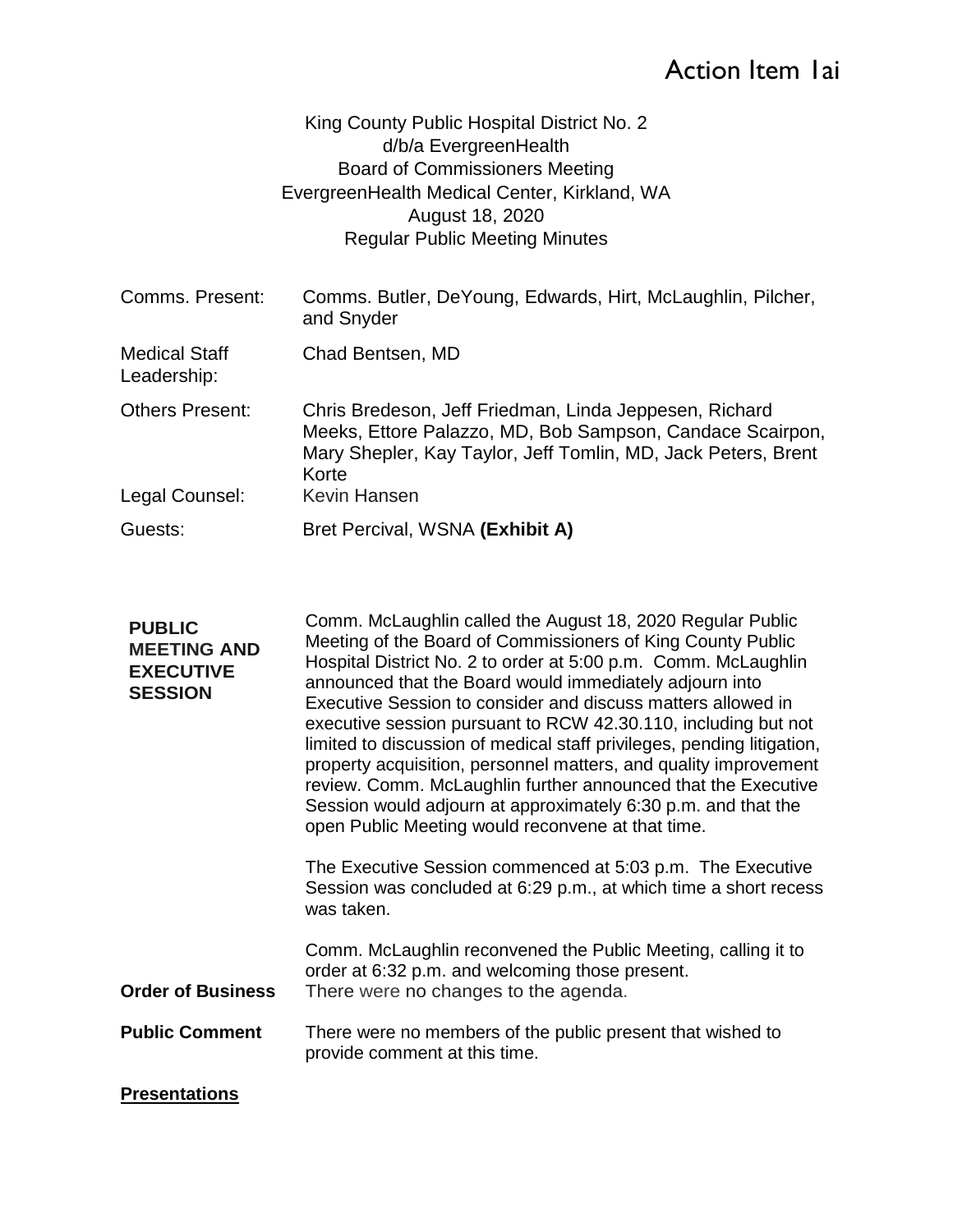| Quarterly<br>Organizational<br><b>Rewards and</b><br><b>Recognition</b><br><b>Update</b> |                        | Bob Sampson, Chief Human Resources Officer, presented the<br>Quarterly Organizational Rewards and Recognition update which<br>included an overview of the goals for the organization, hospital,<br>EHMG, and Homecare. The review included discussion of each<br>metric, the current update and actions being taken. Mr. Sampson<br>invited leadership to provide updates on their respective goals,<br>and responded to questions from the Board throughout. |              |
|------------------------------------------------------------------------------------------|------------------------|---------------------------------------------------------------------------------------------------------------------------------------------------------------------------------------------------------------------------------------------------------------------------------------------------------------------------------------------------------------------------------------------------------------------------------------------------------------|--------------|
| <b>Action Items</b><br><b>Consent Agenda</b>                                             |                        | Comm. DeYoung made a motion to approve the Consent Agenda.<br>The Consent Agenda included:                                                                                                                                                                                                                                                                                                                                                                    |              |
|                                                                                          | $\bullet$<br>$\bullet$ | A) Board Minutes<br>Educational - July 17, 2020<br>Regular Meeting - July 21, 2020<br>Special Meeting - August 3, 2020<br>Study Session - August 4, 2020<br>B) Voucher No. 580 July, 2020, totaling \$75,992,117 (Exhibit B)                                                                                                                                                                                                                                  |              |
|                                                                                          | C)                     | <b>Contractor Pay Requests</b>                                                                                                                                                                                                                                                                                                                                                                                                                                |              |
|                                                                                          |                        | <b>EHMC Aging Infrastructure &amp; Seismic Improvements</b>                                                                                                                                                                                                                                                                                                                                                                                                   |              |
|                                                                                          |                        | Lease Crutcher Lewis<br>o                                                                                                                                                                                                                                                                                                                                                                                                                                     | \$0          |
|                                                                                          |                        | <b>EHMC Silver 1 &amp; 2 Enabling Projects</b>                                                                                                                                                                                                                                                                                                                                                                                                                |              |
|                                                                                          |                        | Lease Crutcher Lewis<br>o                                                                                                                                                                                                                                                                                                                                                                                                                                     | \$155,764.09 |
|                                                                                          |                        | <b>EHMC Pharmacy USP 800 Upgrade</b>                                                                                                                                                                                                                                                                                                                                                                                                                          |              |
|                                                                                          |                        | Duotec<br>0<br><b>EHMC FMC &amp; OB Renovation</b>                                                                                                                                                                                                                                                                                                                                                                                                            | \$0          |
|                                                                                          |                        | Aldrich + Associates<br>o                                                                                                                                                                                                                                                                                                                                                                                                                                     | \$25,107.10  |
|                                                                                          |                        | <b>EHMC Rainier Enhanced Privacy Rooms Remodel</b>                                                                                                                                                                                                                                                                                                                                                                                                            |              |
|                                                                                          |                        | Regency NW Construction, Inc.<br>o                                                                                                                                                                                                                                                                                                                                                                                                                            | \$149,544.43 |
|                                                                                          |                        | <b>EHMC Critical Care Unit to 3-Silver</b>                                                                                                                                                                                                                                                                                                                                                                                                                    |              |
|                                                                                          |                        | Aldrich + Associates<br>o                                                                                                                                                                                                                                                                                                                                                                                                                                     | \$339,567.03 |
|                                                                                          |                        | <b>Total Contractor Pay Requests:</b>                                                                                                                                                                                                                                                                                                                                                                                                                         | \$669,982.65 |

## Comm. Hirt seconded the motion.

The motion carried unanimously.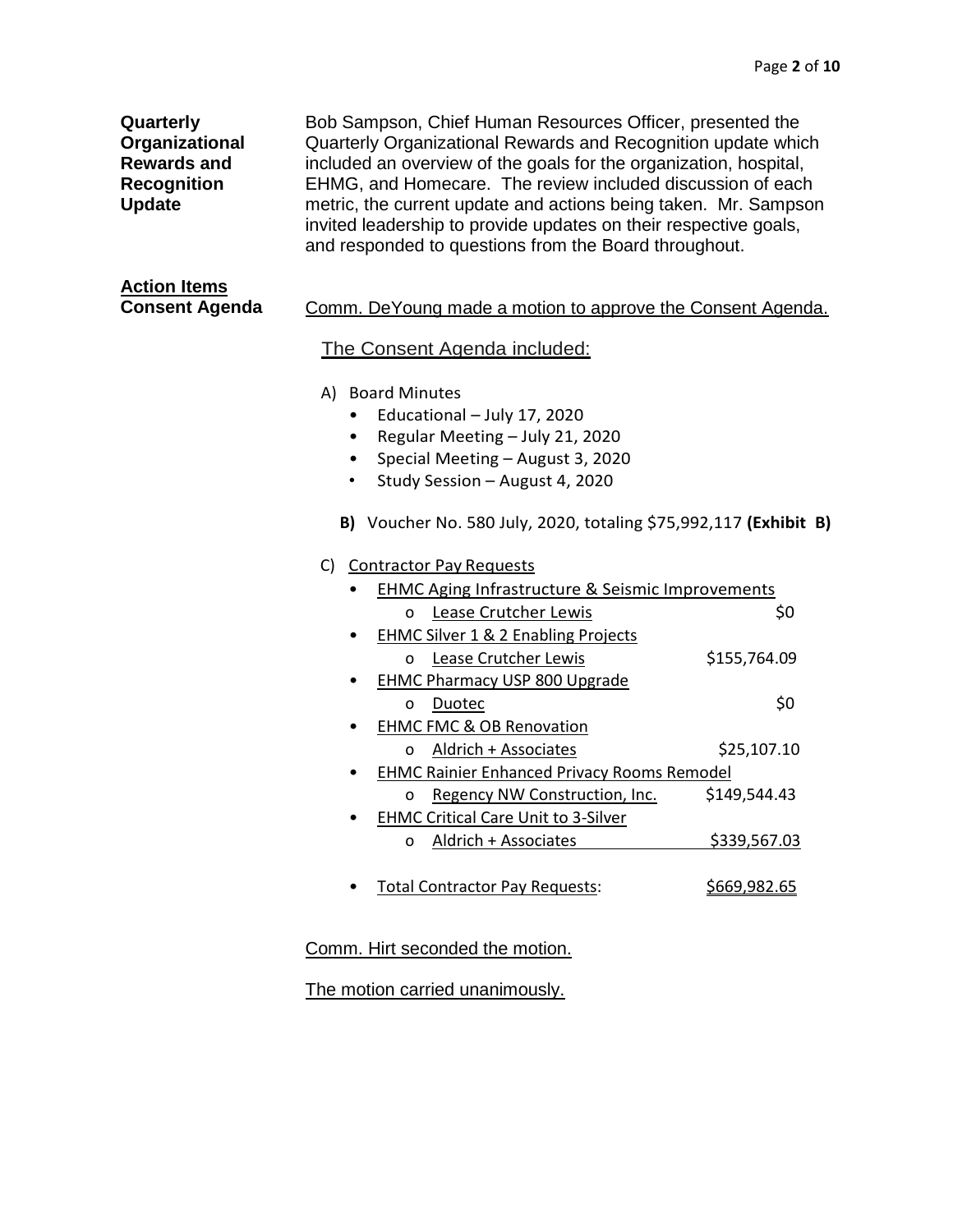| <b>Medical Staff -</b><br><b>EHMC - New</b><br>Appointments,<br>Reappointments,<br><b>Status Changes</b><br>and Privileges | Comm. Pilcher made a motion to accept the MEC<br>recommendations for New Appointments, Reappointments, Status<br>Changes, and Privileges pertaining to the EvergreenHealth Medical<br>Center Medical Staff and AHPs in Exhibit C and Delineation of<br>Privileges.                                                                                                                     |  |  |
|----------------------------------------------------------------------------------------------------------------------------|----------------------------------------------------------------------------------------------------------------------------------------------------------------------------------------------------------------------------------------------------------------------------------------------------------------------------------------------------------------------------------------|--|--|
|                                                                                                                            | Comm. Snyder seconded the motion.                                                                                                                                                                                                                                                                                                                                                      |  |  |
|                                                                                                                            | The motion carried unanimously.                                                                                                                                                                                                                                                                                                                                                        |  |  |
| <b>Discussion Items</b><br><b>Rolling Agenda</b>                                                                           | Ms. Scairpon presented the rolling agenda for the months of<br>September, October and November 2020.                                                                                                                                                                                                                                                                                   |  |  |
| <b>Medical Staff</b><br><b>Update</b>                                                                                      | Dr. Bentsen indicated there was nothing to report tonight.                                                                                                                                                                                                                                                                                                                             |  |  |
| <b>CEO/Administrative</b><br><b>Update</b>                                                                                 | Dr. Tomlin gave notice of the following topics:<br><b>RN Residents</b><br>New Director of Patient Experience<br>The Monitor will feature the EvergreenHealth Medical<br>Group<br>Addressed questions regarding his meetings                                                                                                                                                            |  |  |
| <b>Commissioner</b><br><b>Reports</b>                                                                                      | Comm. Snyder – Good to be back from vacation. Noticed<br>there was a mix of mask use and non-mask use, toll booths<br>were changed to a no-touch process, and hand sanitizer was<br>everywhere in a variety of forms.                                                                                                                                                                  |  |  |
|                                                                                                                            | Comm. Edwards – Looking forward to Community Advisors<br>Planning and Recruitment Committee starting again soon. We<br>really need our community engaged with us, I'm looking<br>forward to the great ideas that come out of it.                                                                                                                                                       |  |  |
|                                                                                                                            | Comm. DeYoung - No report                                                                                                                                                                                                                                                                                                                                                              |  |  |
|                                                                                                                            | Comm. Pilcher - No report                                                                                                                                                                                                                                                                                                                                                              |  |  |
|                                                                                                                            | Comm. Hirt - I agree with Comm. Edwards; I think it should be<br>a prime focus for us right now. Would like information on the<br>turnaround time for COVID testing.<br>Jeff Friedman, VP, Operations, responded noting we are<br>finding Urgent Care testing is approx. 24-48 hours and<br>clinics are around 4 days. We're looking forward to<br>bringing the testing in house soon. |  |  |
|                                                                                                                            | Comm. Butler - I'm really looking forward to the results from<br>the Marketing campaign for EHMG, it's brilliant, they are a<br>strategic asset, I'm very excited.                                                                                                                                                                                                                     |  |  |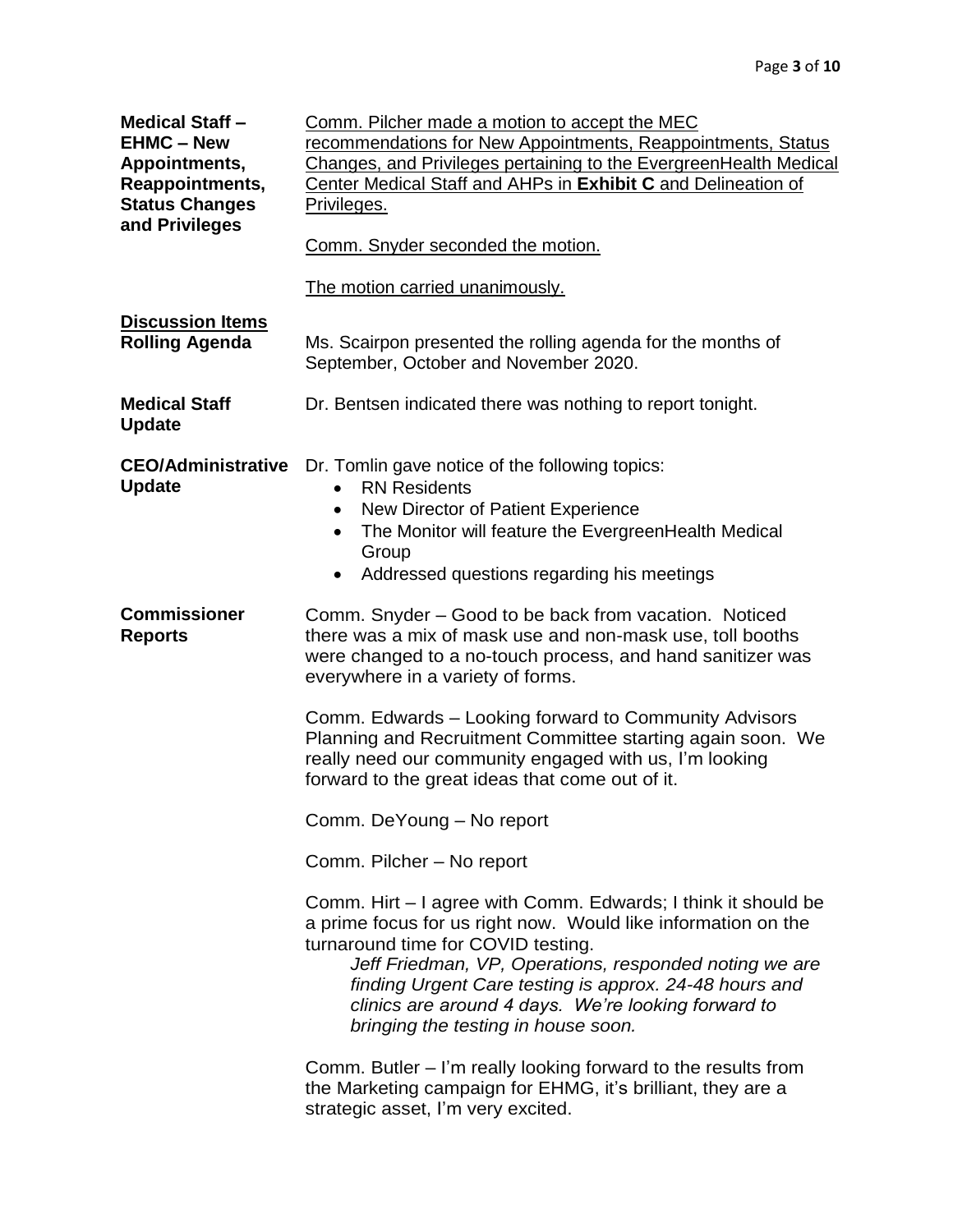Comm. McLaughlin – Would like to follow up regarding the status of a Commissioner attending a committee meeting if they are not a regular attendee. He noted that a Commissioner may attend a committee meeting that they are not part of, as long as the chair of the committee is aware, the visiting Commissioner is there only as a silent observer (no interaction in the meeting) and their presence is documented in the minutes. This could serve as a good educational opportunity for the Commissioners.

**Adjourn** The August 18, 2020 meeting of the Board of Commissioners for King County Public Hospital District No. 2 was adjourned at 7:44 p.m.

### ATTEST:

#### Minerva Butler, Secretary/Commissioner

Minerva Butler, Secretary/Commissioner Sep 15, 2020 12:44 PM PDT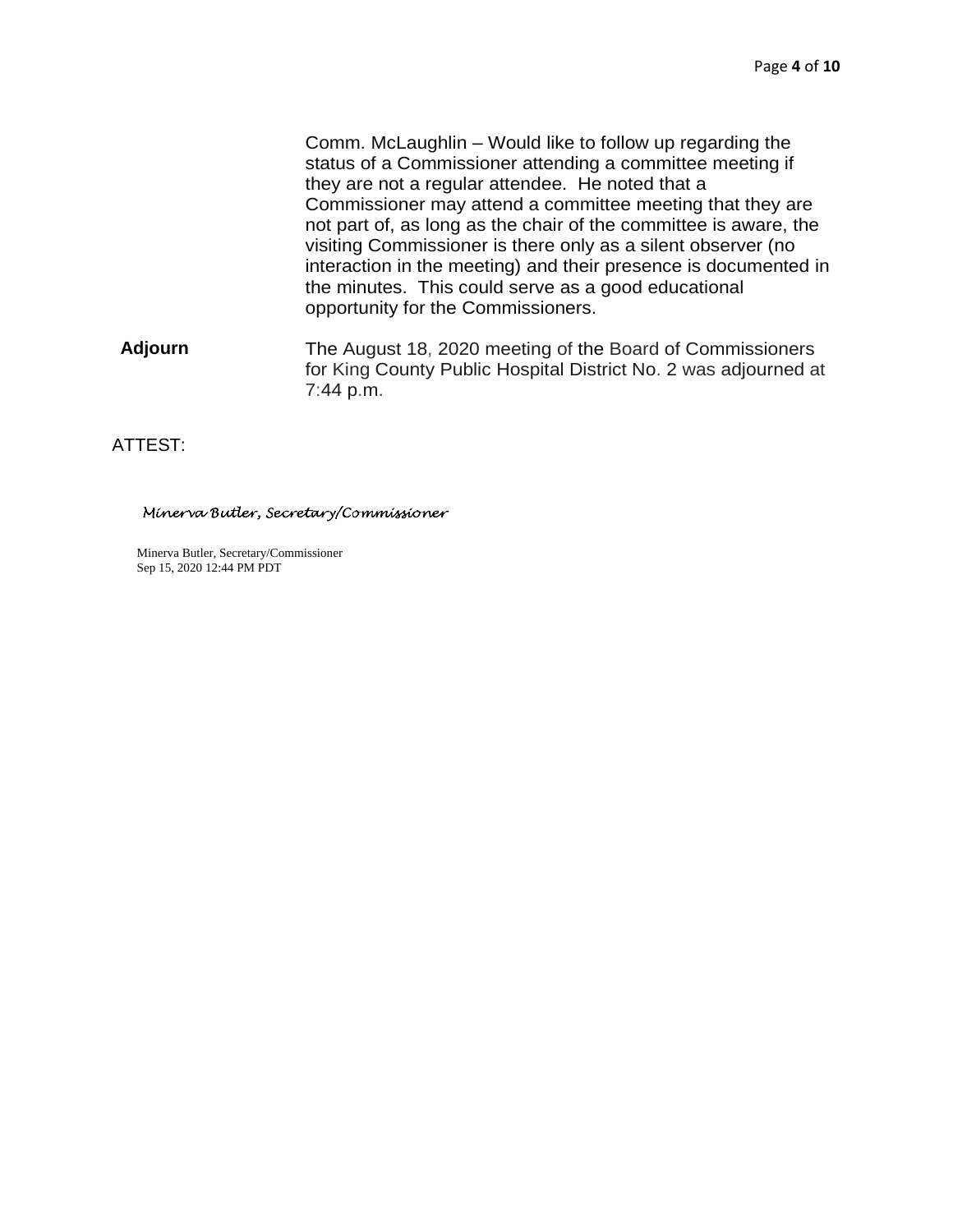## **Exhibit A – Guests**

| <b>Name</b>          | Residence   |
|----------------------|-------------|
| <b>Bret Percival</b> | <b>WSNA</b> |
|                      |             |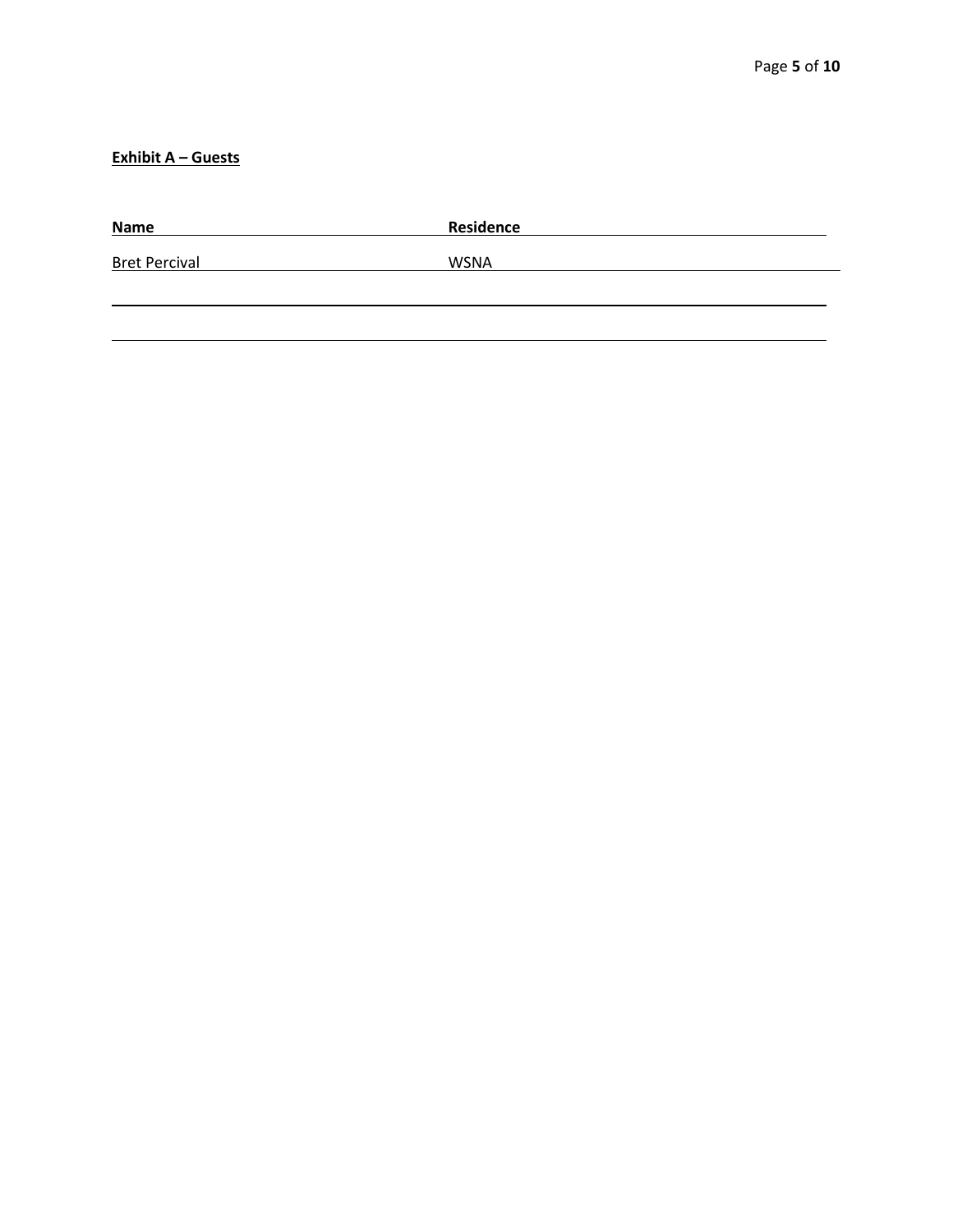## **Exhibit B - Monthly Voucher Summary**

KING COUNTY PUBLIC HOSPITAL DISTRICT NO. 2 dba EVERGREENHEALTH **VOUCHER SUMMARY #580 July 2020** 

|                                              | <b>CURRENT MONTH</b> | <b>6-MONTH</b><br><b>ROLLING</b><br><b>AVERAGE</b> |
|----------------------------------------------|----------------------|----------------------------------------------------|
| <b>PATIENT &amp; INSURANCE REFUNDS *</b>     | 271,853              | 266,067                                            |
| <b>ACCOUNTS PAYABLE - Warrants/Refunds *</b> | 25,092,295           | 20,893,319                                         |
| <b>ACCOUNTS PAYABLE - Wire Transfers **</b>  | 8,533,280            | 6.598.934                                          |
| <b>RISK MANAGEMENT CLAIMS - ACH</b>          | 29,141               | 17,638                                             |
| <b>WORKERS COMPENSATION CLAIMS</b>           | 176,343              | 144,367                                            |
| <b>FIRST CHOICE PPO CLAIMS ***</b>           | 1,648,178            | 1,219,093                                          |
| <b>PAYROLL - Warrants ****</b>               | 237,945              | 218,516                                            |
| PAYROLL - Direct Deposit ****                | 30,155,838           | 21,316,674                                         |
| <b>PAYROLL TAXES ****</b>                    | 9,235,871            | 7,402,972                                          |
| <b>B &amp; O TAXES</b>                       | 611,373              | 569,127                                            |
|                                              | 75,992,117           | 58,646,709                                         |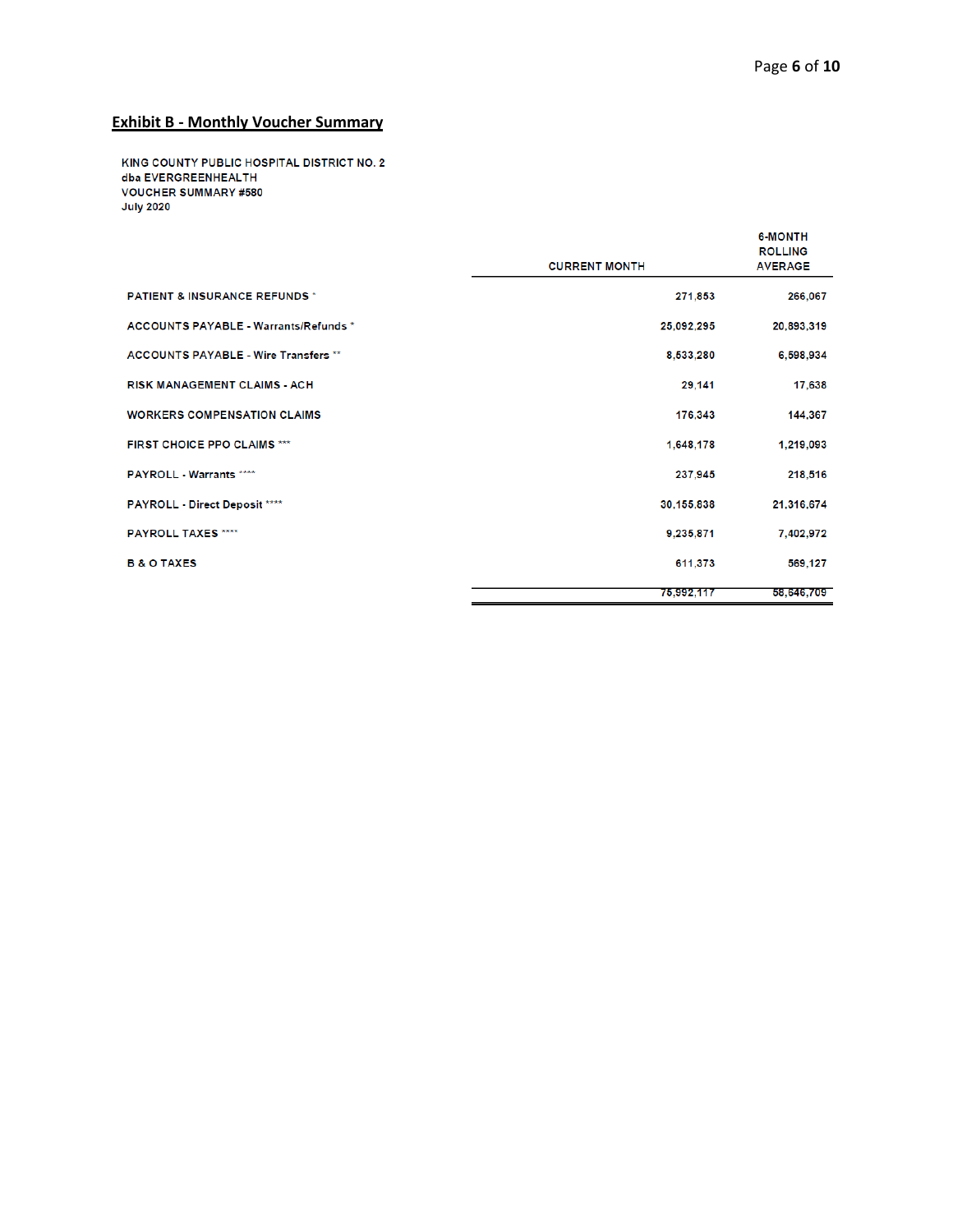| <b>INITIAL APPOINTMENTS:</b> The following practitioners are approved for initial appointment to the Medical |                               |                    |                              |  |
|--------------------------------------------------------------------------------------------------------------|-------------------------------|--------------------|------------------------------|--|
| or Allied Health Professionals with privileges delineated in their credentials file.                         |                               |                    |                              |  |
| <b>NAME</b>                                                                                                  | SPECIALTY/DEPT.               | <b>STATUS REQ.</b> | <b>REQUESTED APT. PERIOD</b> |  |
| Akbari, Yasmin, MD                                                                                           | Diag. Radiology / Hosp. Med.  | Active             | 08/18/2020 - 07/31/2022      |  |
| Albright, Bridget, PA-C                                                                                      | Physician Asst. / Hosp. Med.  | <b>AHP</b>         | 08/18/2020 - 07/31/2022      |  |
| Arzeno, Alexander, MD                                                                                        | Orthopedics / Surgery         | Courtesy           | 08/18/2020 - 07/31/2022      |  |
| Avery, Suzanna, CNM                                                                                          | Midwifery / W&C               | <b>AHP</b>         | 08/18/2020 - 07/31/2022      |  |
| Bobba, Swapna, MD                                                                                            | Family Medicine / PC          | Active             | 08/18/2020 - 07/31/2022      |  |
| Boone, Paul, MD                                                                                              | Family Medicine / PC          | Active             | 08/18/2020 - 07/31/2022      |  |
| D'Cruz, Ravi, MD                                                                                             | Neonatology / W&C             | Active             | 08/18/2020 - 07/31/2022      |  |
| Doty, Curt, PA-C                                                                                             | Physician Asst. / Surgery     | <b>AHP</b>         | 08/18/2020 - 07/31/2022      |  |
| Feldman, Zachary, MD                                                                                         | Psychiatry / Medicine         | Active             | 08/18/2020 - 07/31/2022      |  |
| Hasan, Rashed, MD                                                                                            | Diag. Radiology / Hosp. Med.  | Courtesy           | 08/18/2020 - 07/31/2022      |  |
| Horwath, Roxanne, PA-C                                                                                       | Physician Asst. / Surgery     | <b>AHP</b>         | 08/18/2020 - 07/31/2022      |  |
| Hossain, Semonti, MD                                                                                         | OB/GYN / W&C                  | Active             | 08/18/2020 - 07/31/2022      |  |
| King, Kenneth, DPM                                                                                           | Podiatry / Surgery            | Active             | 08/18/2020 - 07/31/2022      |  |
| Kirkman, Bryce, DO                                                                                           | PM&R / Hosp. Medicine         | Active             | 08/18/2020 - 08/31/2021      |  |
| Kirsch, Sarah, MD                                                                                            | Adult Hospitalist / Hosp. Med | Active             | 08/18/2020 - 07/31/2022      |  |
| Luk, Jeffrey M., MD                                                                                          | Gastroenterology / Med.       | Active             | 08/18/2020 - 07/31/2022      |  |
| Miller, Lisa, ARNP, DNP                                                                                      | Nurse Practitioner / PC       | AHP                | 08/18/2020 - 07/31/2022      |  |
| Parlaman, Joshua, MD                                                                                         | Pediatric Hospitalist / PC    | Active             | 08/18/2020 - 07/31/2022      |  |
| Rich, Alexandra, MD                                                                                          | Adult Hospitalist / Hosp. Med | Active             | 08/18/2020 - 07/31/2022      |  |
| Samia, Hoda, MD                                                                                              | Family Medicine / Medicine    | Active             | 08/18/2020 - 07/31/2022      |  |
| Schoonmaker, Peter, MD                                                                                       | Adult Hospitalist / Hosp. Med | Active             | 08/18/2020 - 07/31/2022      |  |
| Siem, Michael, PA-C                                                                                          | Physician Asst. / Hosp. Med.  | <b>AHP</b>         | 08/18/2020 - 07/31/2022      |  |
| Wicks, Quinn, MD                                                                                             | EM&UC / Hosp. Medicine        | Active             | 08/18/2020 - 07/31/2022      |  |

## **Exhibit C ~ Medical Staff/AHP Appointments/Reappointments/Scope of Practice**

**REAPPOINTMENTS**: The following practitioners are approved for reappointment to the Medical or AHP Staff with the privileges delineated in their credentials files.

| <b>NAME</b>               | SPECIALTY/DEPT.           | <b>STATUS REQ.</b> | <b>REQUESTED APT. PERIOD</b> |
|---------------------------|---------------------------|--------------------|------------------------------|
| Antoine, Jamie R., MD     | Ortho/Surgery             | Active             | 08/18/2020-7/31/2022         |
| Ashworth, Susan L., MD    | Dermatology/Med Dept      | Active             | 08/18/2020-7/31/2022         |
| Batson, Sean A., MD       | Opthalmology/Surgery      | Active             | 08/18/2020-7/31/2022         |
| Battaglia, Michael J., MD | Ortho/Surgery             | Active             | 08/18/2020-9/30/2020         |
| Bhandarkar, Varun S., MD  | Diag Radio/Hosp Med Dept  | Telemedicine       | 08/18/2020-7/31/2022         |
| Bhaskar, James R., MD     | Family Med/PC             | Active             | 08/18/2020-7/31/2022         |
| Brazeal, Hilary A., MD    | Diag Radio/Hosp Med Dept  | Active             | 08/18/2020-7/31/2022         |
| Brunner, Stephanie L., MD | Peds/PC                   | Courtesy           | 08/18/2020-7/31/2022         |
|                           | Anato/Clinical Patho/Hosp |                    |                              |
| Burkhardt, Linda D., MD   | Med Dept                  | Active             | 08/18/2020-7/31/2022         |
| Campbell, Richard J., MD  | ED/Hosp Med Dept          | Active             | 08/18/2020-7/31/2022         |
| Corbridge, Kaari M., ARNP | UC/Hosp Med Dept          | AHP                | 08/18/2020-7/31/2022         |
| Curran-Melendez, Sheilah  |                           |                    |                              |
| <b>M., MD</b>             | Diag Radio/Hosp Med Dept  | Active             | 08/18/2020-7/31/2022         |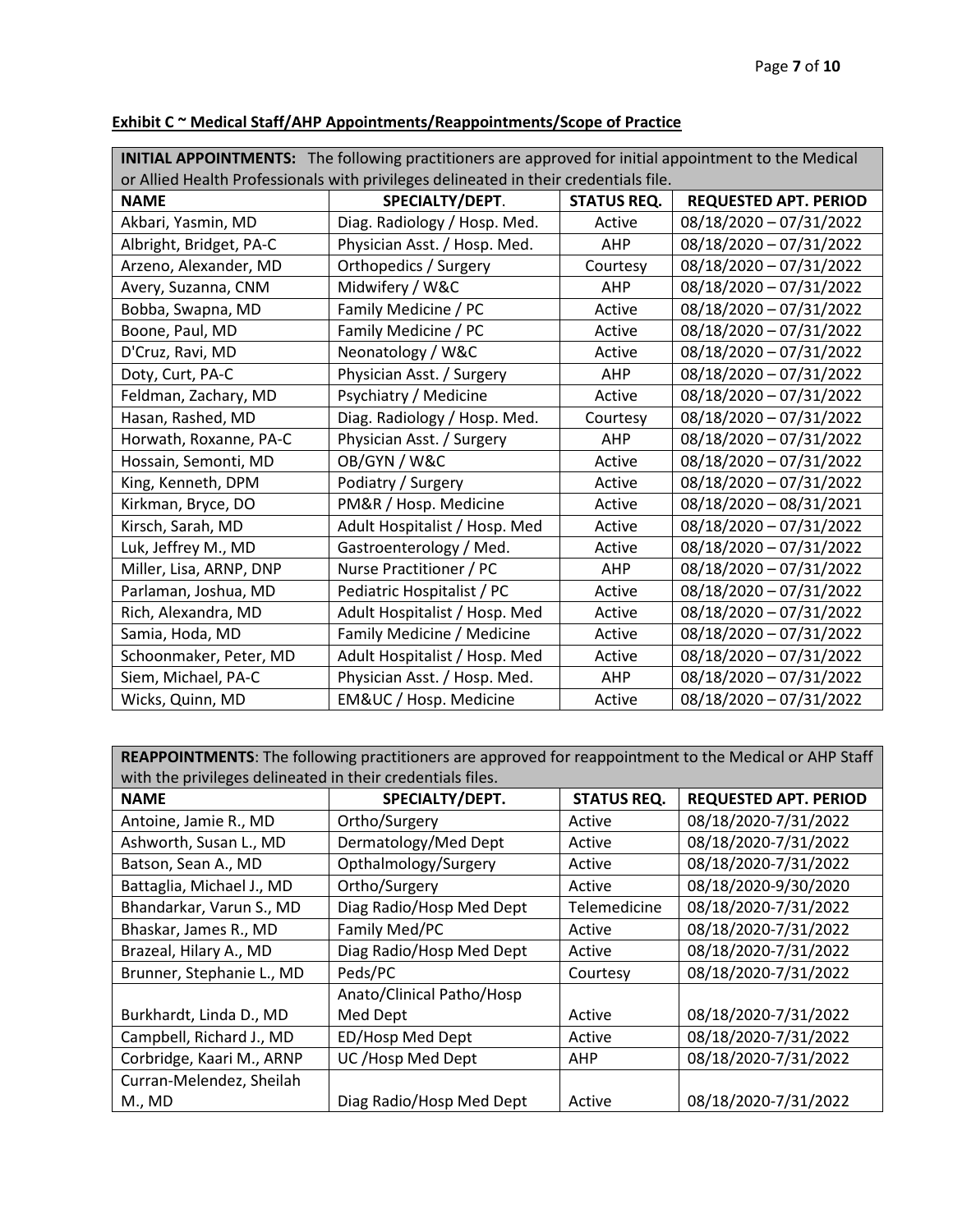| Denkinger, Todd, MD         | ED/Hosp Med Dept           | Active       | 08/18/2020-7/31/2022 |
|-----------------------------|----------------------------|--------------|----------------------|
| Ebersol, Abigail K., MD     | Internal Med/PC            | Active       | 08/18/2020-7/31/2022 |
|                             | Anato/Clinical Patho/Hosp  |              |                      |
| Folz, Brian A., MD          | Med Dept                   | Active       | 08/18/2020-7/31/2022 |
| Gatenby, Susannah K., MD    | Neonatology/W&C            | Active       | 08/18/2020-7/31/2022 |
| Hill, Alexander D., MD      | Peds/PC                    | Courtesy     | 08/18/2020-7/31/2022 |
| Hoang, Priscilla D., MD     | Cardiology/Med Dept        | Active       | 08/18/2020-7/31/2022 |
|                             | Anato/Clinical Patho/Hosp  |              |                      |
| Hruska, Chad J., MD         | Med Dept                   | Active       | 08/18/2020-7/31/2022 |
| Kalotay, Claudia M., PA-C   | Ortho/Surgery              | AHP          | 08/18/2020-7/31/2022 |
| Kim, David U., MD           | Diag Radio/Hosp Med Dept   | Active       | 08/18/2020-7/31/2022 |
| Klug, Heather P., PharmD    | Pharmacy/PC                | AHP          | 08/18/2020-7/31/2022 |
| Koch-Leibmann, Angelika T., |                            |              |                      |
| <b>MD</b>                   | Adult Hosp/Hosp Med Dept   | Active       | 08/18/2020-7/31/2022 |
| Krol, Christopher M., MD    | Diag Radio/Hosp Med Dept   | Active       | 08/18/2020-7/31/2022 |
| Kullnat, Jonathan A., MD    | Diag Radio/Hosp Med Dept   | Telemedicine | 08/18/2020-7/31/2022 |
| Label, Brianna, MD          | Peds/PC                    | Active       | 08/18/2020-7/31/2022 |
| Lam, April, PharmD          | Pharmacy/PC                | AHP          | 08/18/2020-7/31/2022 |
| Lamba, Amrit S., MD         | Adult Hosp/Hosp Med Dept   | Active       | 08/18/2020-7/31/2022 |
| Landesberg, Jeffrey E., MD  | Peds/PC                    | Courtesy     | 08/18/2020-7/31/2022 |
| Lee, Johny K., PA-C         | UC /Hosp Med Dept          | AHP          | 08/18/2020-7/31/2022 |
| Lee, Sherman, MD            | Family Med/PC              | Active       | 08/18/2020-7/31/2022 |
| Liebertz, Daniel J., MD     | ENT/Surgery                | Active       | 08/18/2020-7/31/2022 |
| Lin, Grace C., MD           | Neonatology/W&C            | Active       | 08/18/2020-7/31/2022 |
| Livingston, Amber G., ARNP  | Cardiology/Med Dept        | AHP          | 08/18/2020-7/31/2022 |
| Lu, Robert R., MD           | Peds/PC                    | Active       | 08/18/2020-7/31/2022 |
| Managan, Rebecca A., CNM    | Midwifery/W&C              | AHP          | 08/18/2020-7/31/2022 |
| Michaelson, Robert L., MD   | Bariatrics/Surgery         | Active       | 08/18/2020-7/31/2022 |
| Minkin, Stuart A., MD       | Peds/PC                    | Courtesy     | 08/18/2020-7/31/2022 |
| Neal, Craig E., DDS, MD     | Oral/Maxillofacial Surgery | Active       | 08/18/2020-7/31/2022 |
| Norling, Gregory J., MD     | Ortho/Surgery              | Active       | 08/18/2020-7/31/2022 |
|                             | Interventional Radio/Hosp  |              |                      |
| Omer, Dara, MD              | Med Dept                   | Active       | 08/18/2020-7/31/2022 |
| Rolfe, Bruce A., MD         | Ortho/Surgery              | Active       | 08/18/2020-7/31/2022 |
| Ryan, Kathrine S., MD       | Peds/PC                    | Courtesy     | 08/18/2020-7/31/2022 |
| Saluja, Sunil K., MD        | Neonatology/W&C            | Active       | 08/18/2020-7/31/2022 |
| Schmidt, Dieter K., MD      | Dermatology/Med Dept       | Courtesy     | 08/18/2020-7/31/2022 |
| Schuster, Gary R., MD       | Internal Med/PC            | Courtesy     | 08/18/2020-7/31/2022 |
| Schweizer, Lauren K., ARNP  | GYN/W&C                    | AHP          | 08/18/2020-7/31/2022 |
| Shah, Chirag A., MD         | GYN ONC/W&C                | Active       | 08/18/2020-7/31/2022 |
| Shaw, Christopher J., PA-C  | Family Med/PC              | AHP          | 08/18/2020-7/31/2022 |
| Swartz, Mia A., MD          | Urology/Surgery            | Active       | 08/18/2020-7/31/2022 |
| Ting, Andrew R., MD         | Gen Surg/Surgery           | Courtesy     | 08/18/2020-7/31/2022 |
| Tom, Wan-Chih, PharmD       | Pharmacy/PC                | AHP          | 08/18/2020-7/31/2022 |
| Tsai, Albert F., MD         | Psychiatry/Med Dept        | Active       | 08/18/2020-7/31/2022 |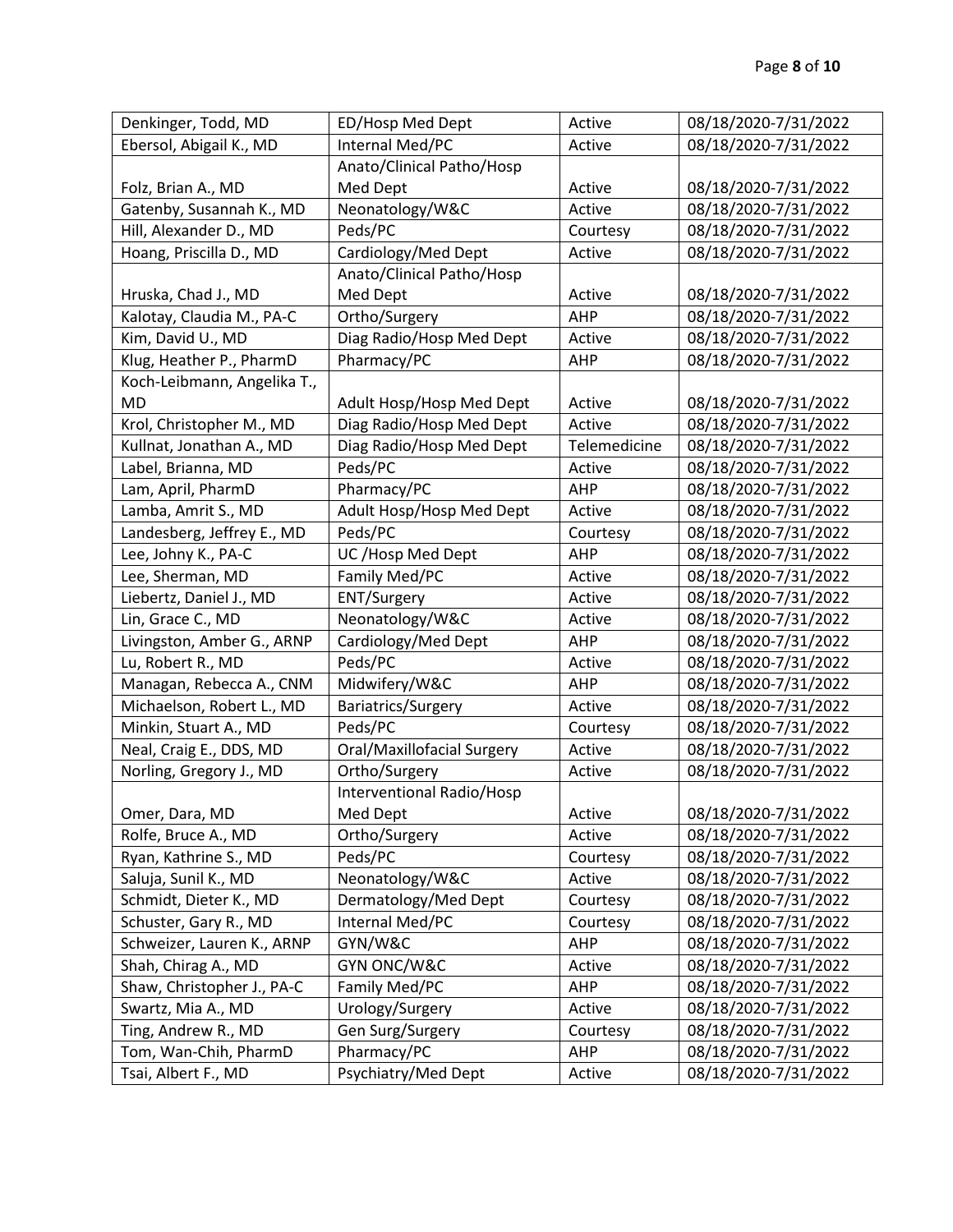|                            | Interventional Radio/Hosp |          |                      |
|----------------------------|---------------------------|----------|----------------------|
| Turcer, Filip, MD          | Med Dept                  | Active   | 08/18/2020-7/31/2022 |
| Ummat, Sunil K., MD        | <b>ENT/Surgery</b>        | Courtesy | 08/18/2020-7/31/2022 |
| VanAppledorn, Scott, MD    | Urology/Surgery           | Active   | 08/18/2020-7/31/2022 |
| Voss, Julie E., MD         | Dermatology/Med Dept      | Active   | 08/18/2020-7/31/2022 |
| Wall, Martin J., MD        | Urology/Surgery           | Active   | 08/18/2020-7/31/2022 |
| Williams, Katherine E., MD | Peds/Courtesy             | Courtesy | 08/18/2020-7/31/2022 |
| Wu, Joy C., DO             | Dermatology/Med Dept      | Courtesy | 08/18/2020-7/31/2022 |
| Yang, Samuel, MD           | Anesthesiology/Surgery    | Active   | 08/18/2020-7/31/2022 |
| Young, Steven K., CSA      | Ortho/Surgery             | AHP      | 08/18/2020-7/31/2022 |
| Zundel, Roger S., MD       | <b>ENT/Surgery</b>        | Courtesy | 08/18/2020-7/31/2022 |

**REQUESTS FOR ADDITIONAL/CHANGE OF PRIVILEGES OR STAFF STATUS CHANGE:** The following individuals are approved for additional privileges or a change of privileges, as noted in their credentials files. Additional privileges shall be granted for the remainder of the current appointment period.

| <b>NAME</b>               | SPECIALTY/DEPT           | <b>STATUS</b> | <b>PRIVILEGE(S)/STATUS</b>    |  |
|---------------------------|--------------------------|---------------|-------------------------------|--|
|                           |                          |               | <b>REQUESTED/CHANGE</b>       |  |
| Harris, Eric, MD          | Bariatrics/Surgery       | <b>LOA</b>    | Return from LOA to Active     |  |
|                           |                          |               | Requesting 11 month           |  |
| McGrath, Anika, MD        | Diag Radio/Hosp Med Dept | <b>LOA</b>    | Leave of Absence              |  |
|                           |                          |               | <b>Requesting Urgent Care</b> |  |
| Parveen, Jinat, MD        | Family Med/PC            | Active        | privileges                    |  |
| Stursova-Wolff, Katerina, |                          |               |                               |  |
| MD.                       | Peds/PC                  | Active        | 12 month LOA                  |  |

| RESIGNATIONS: The following practitioners from the Medical Staff or AHP's are accepted and approved. |                           |               |  |
|------------------------------------------------------------------------------------------------------|---------------------------|---------------|--|
| <b>NAME</b>                                                                                          | SPECIALTY/DEPT            | <b>STATUS</b> |  |
| Aflatooni, Roberta, ARNP                                                                             | Gastroenterology/Med Dept | AHP           |  |
| Bennett, Melissa, CRNA                                                                               | Anesthesiology/Surgery    | AHP           |  |
| Connell, Sarah K., MD                                                                                | Peds Hosp/PC              | Active        |  |
| Dostal, Michele M., CRNA                                                                             | Anesthesiology/Surgery    | Active        |  |
| Ellsworth, Allan J., PA-C                                                                            | Family Medicine/PC        | <b>AHP</b>    |  |
| Gaston, Deborah S., CRNA                                                                             | Anesthesiology/Surgery    | <b>AHP</b>    |  |
| Goodeill, Andrew M., DPM                                                                             | Podiatry/Surgery          | Active        |  |
| Hiemstra, Annemieke, CRNA                                                                            | Anesthesiology/Surgery    | <b>AHP</b>    |  |
| Koukoumidis, Jennifer, CRNA                                                                          | Anesthesiology/Surgery    | <b>AHP</b>    |  |
| Lawson, Barry, MD                                                                                    | Neonatology/W&C           | Active        |  |
| Lee, Julie S., MD                                                                                    | Diag Radio/Hosp Med Dept  | Active        |  |
| Leppert, Sarah L., PA-C                                                                              | Family Medicine/PC        | <b>AHP</b>    |  |
| Liebertz, Nicole M., CRNA                                                                            | Anesthesiology/Surgery    | AHP           |  |
| McDaniel, Corrie E., DO                                                                              | Peds Hosp/PC              | Active        |  |
| Moran, Erin, MD                                                                                      | Diag Radio/Hosp Med Dept  | Telemedicine  |  |
| Nautsch, Felix T., MD                                                                                | Diag Radio/Hosp Med Dept  | Telemedicine  |  |
| Neff, Kristina, CRNA                                                                                 | Anesthesiology/Surgery    | <b>AHP</b>    |  |